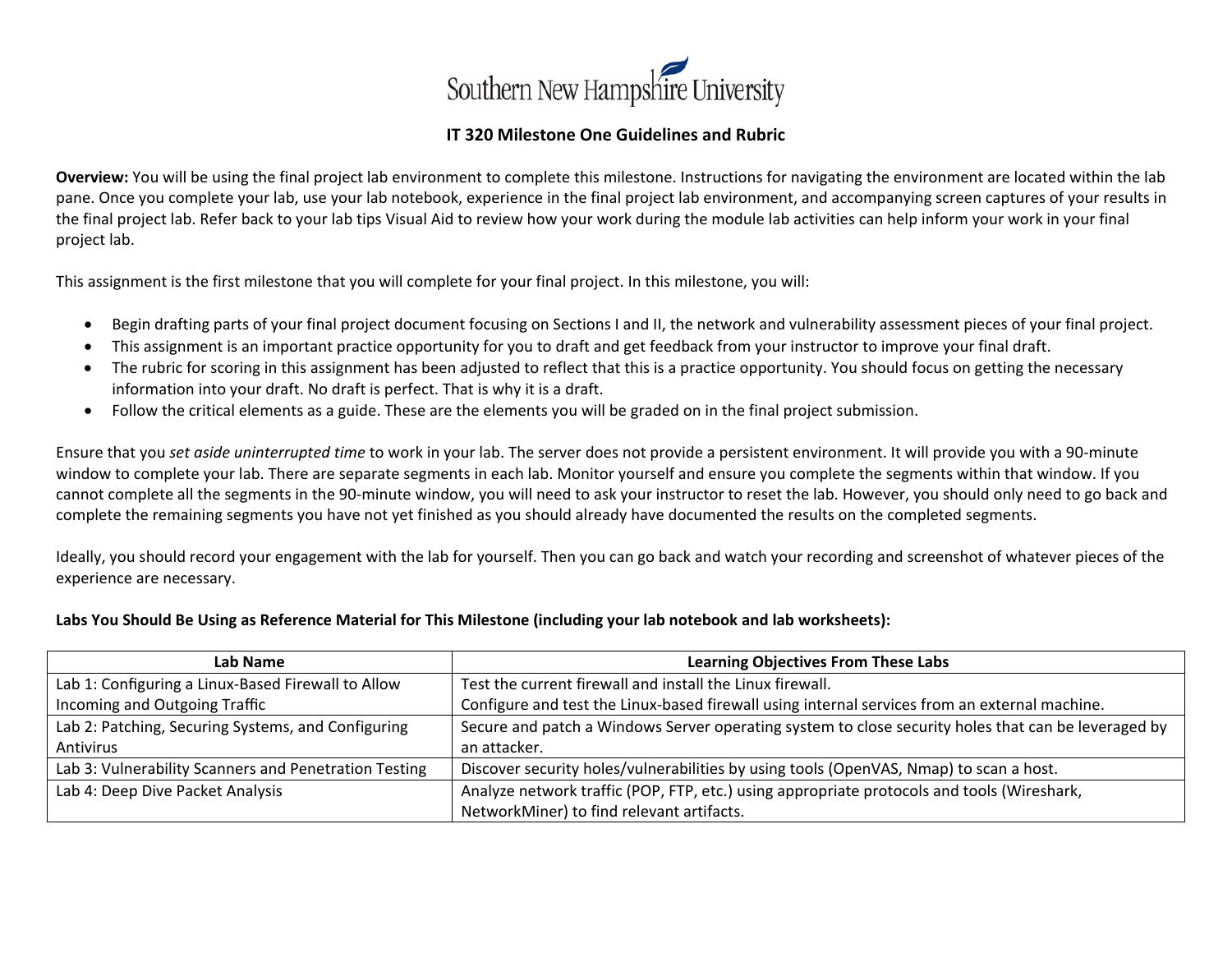

**Prompt:** ABC Manufacturing has hired you as a security consultant to identify security vulnerabilities, provide recommendations, and implement approved changes. Management at ABC has provided you with access to their server networking environment. When the network was set up, the network technician was unfamiliar with the firewall appliance and may have opened up more ports than necessary. Only web services (HTTP and HTTPs) and map service (SMTP) should be allowed from outside of the network.

The client's internal team has provided a list of tests they want performed based on their own initial analysis:

- Scan the firewall for open ports using the tools available to you in the lab environment.
- Determine what the settings on the firewall are for incoming traffic that is allowed. What is it set on? What vulnerabilities does it pose if they are not set?
- Use Microsoft Security Essentials on the client and server Windows machines to determine if vulnerabilities exist.
- Conduct a vulnerability scan on each host desktop using the OpenVAS application on the Kali 2 Linux Box.
- Find vulnerabilities specific to intrusion detection and prevention systems using Wireshark and NetworkMiner.

In the first part of Milestone One, you will be assessing the network. This means you will be presenting whatever information you discover as a result of scanning, reviewing settings, etc. You will be asked to collect evidence to show your findings. The second part of the assignment has you interpreting the results of the scans/settings you have reviewed. This is where you provide more detail related to the vulnerabilities that were uncovered, describing the types of threats these vulnerabilities pose.

Specifically, the following **critical elements** must be addressed in Milestone One:

• **Network Assessment – Gathering Evidence of the Vulnerabilities:**

In this part of your milestone, you will assess the security posture of this network to find what security vulnerabilities currently exist using the appropriate scanning tools and techniques looking at both the pfSense firewall and the Windows Server firewall for the Windows Server host (192.168.1.10). Please see the Final Project navigation pane in the InfoSec environment for a diagram of the systems, users IDs, and passwords you will need to use in that environment. Be sure your responses and supporting evidence address the following questions:

- a) **Firewall**: Determine **threats** to the firewall. For example, are there any ports that are open unnecessarily or unused? Support your response with evidence.
- b) **Virtual Machine (host)**: Determine **threats** to the virtual machine (host). For example, are there any ports that are open unnecessarily or unused? Support your response with evidence.
- c) Determine if there is **malicious software protection** in place using the tools provided to you. Support your response with evidence.
	- What kinds of antivirus software, malware protection, or other security software is in place?
	- What are the risks associated with the gaps in malicious software prevention?
	- What are the risks associated with leaving the malicious software prevention strategies as they are now?
- d) **Intrusion Detection**: What security threats are you finding in the output as you analyze the **network traffic**? Support your response with evidence from your Wireshark and NetworkMiner tools.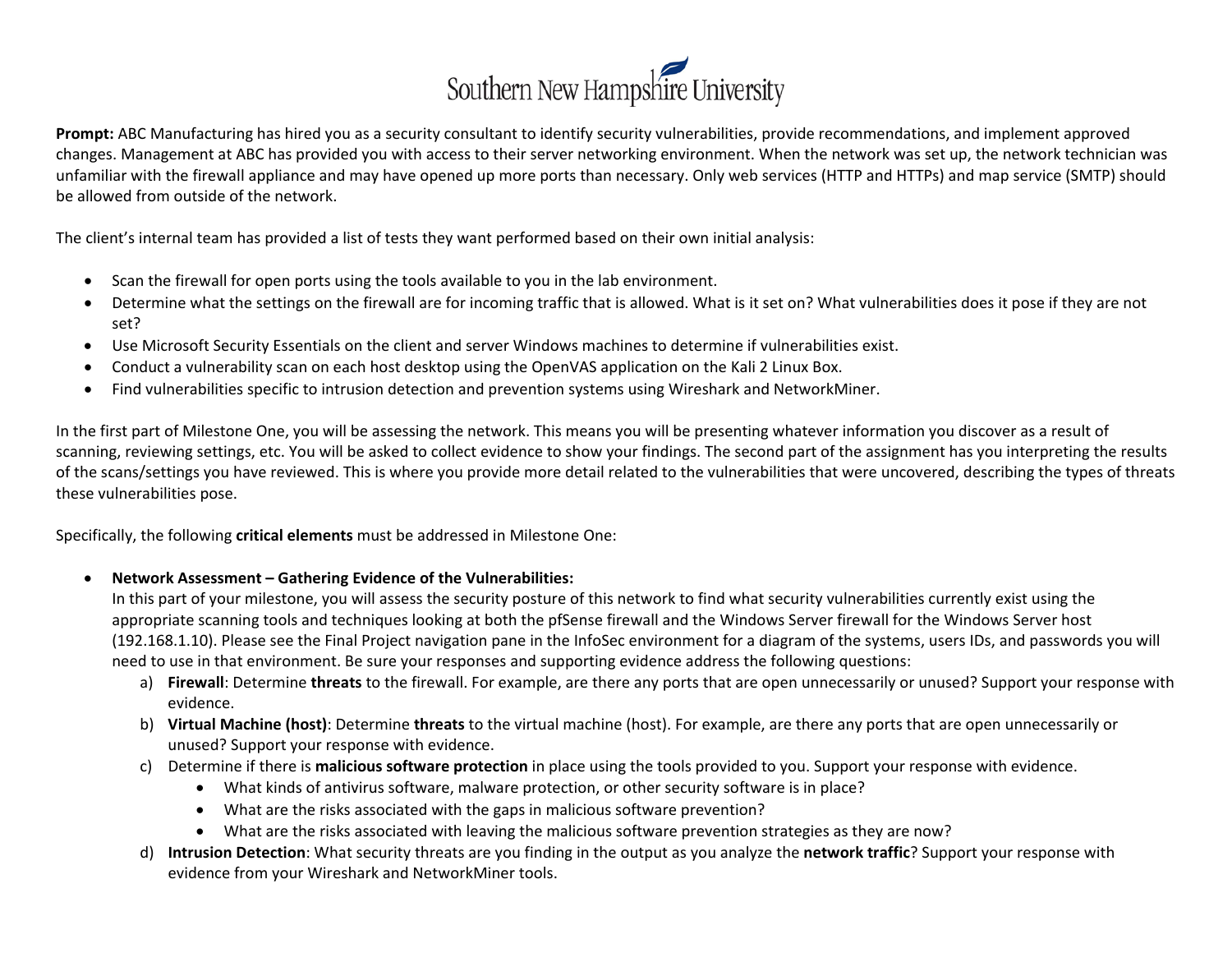

## • **Vulnerability Assessment – Interpreting Evidence of Vulnerabilities:**

In this part of your milestone, you will interpret evidence gathered from the network assessment you conducted in Section I to discuss what security vulnerabilities currently exist. In particular, look closely at the scan you performed on the firewall and your Nmap and Zenmap results. Interpret the output from these tools. Be sure your responses and supporting evidence address the following questions:

- a) What are the vulnerabilities specific to the **network traffic**? Explain what kind of security threats the vulnerabilities pose.
- b) What are the vulnerabilities specific to the **anti-malware systems** (especially centrally managed solutions with aggregated reporting)? Explain what kind of security threats the vulnerabilities pose. For example, what do the Windows security settings tell you?
- c) What are the vulnerabilities specific to the **operating systems** and **workstations**? Explain what kind of security threats the vulnerabilities pose. For example, what did you find when you used the OpenVAS tool?
- d) What are the vulnerabilities specific to the **network hardware** (firewall)? Explain what kind of security threats the vulnerabilities pose.

## **Rubric**

**Guidelines for Submission:** The written portion of your submission should be 3 to 4 pages in length (in addition to small screenshots, the title page, and references). Use double spacing, 12-point Times New Roman font, and one-inch margins. Sources should be cited according to APA style.

| <b>Critical Element</b>    | Proficient (100%)                          | Needs Improvement (70%)                      | Not Evident (0%)                           | <b>Value</b> |
|----------------------------|--------------------------------------------|----------------------------------------------|--------------------------------------------|--------------|
| <b>Network</b>             | Determines threats to the firewall,        | Determines threats to the firewall but       | Does not determine threats to the firewall | 11.1         |
| Assessment:                | supporting the response with evidence      | determination is cursory, contains           |                                            |              |
| <b>Firewall Threats</b>    |                                            | inaccuracies, or is not supported by         |                                            |              |
|                            |                                            | evidence                                     |                                            |              |
| <b>Network</b>             | Determines threats to the virtual machine, | Determines threats to the virtual machine    | Does not determine threats to the virtual  | 11.1         |
| Assessment:                | supporting the response with evidence      | but determination is cursory, contains       | machine                                    |              |
| <b>Virtual Machine</b>     |                                            | inaccuracies, or is not supported by         |                                            |              |
| <b>Threats</b>             |                                            | evidence                                     |                                            |              |
| <b>Network</b>             | Determines if there is malicious software  | Determines if there is malicious software    | Does not determine if there is malicious   | 11.1         |
| Assessment:                | protection in place using the tools        | protection in place using the tools provided | software protection in place               |              |
| <b>Malicious Software</b>  | provided, supporting the response with     | but determination is cursory, contains       |                                            |              |
| <b>Protection</b>          | evidence                                   | inaccuracies, or is not supported by         |                                            |              |
|                            |                                            | evidence                                     |                                            |              |
| <b>Network</b>             | Analyzes security threat findings in the   | Analyzes security threat findings in the     | Does not analyze security threat findings  | 11.1         |
| Assessment:                | output based on the network traffic and    | output but there are inaccuracies, the       |                                            |              |
| <b>Intrusion Detection</b> | supports with evidence                     | assessment is not comprehensive, or the      |                                            |              |
|                            |                                            | specific resulting security risks are not    |                                            |              |
|                            |                                            | supported by evidence                        |                                            |              |